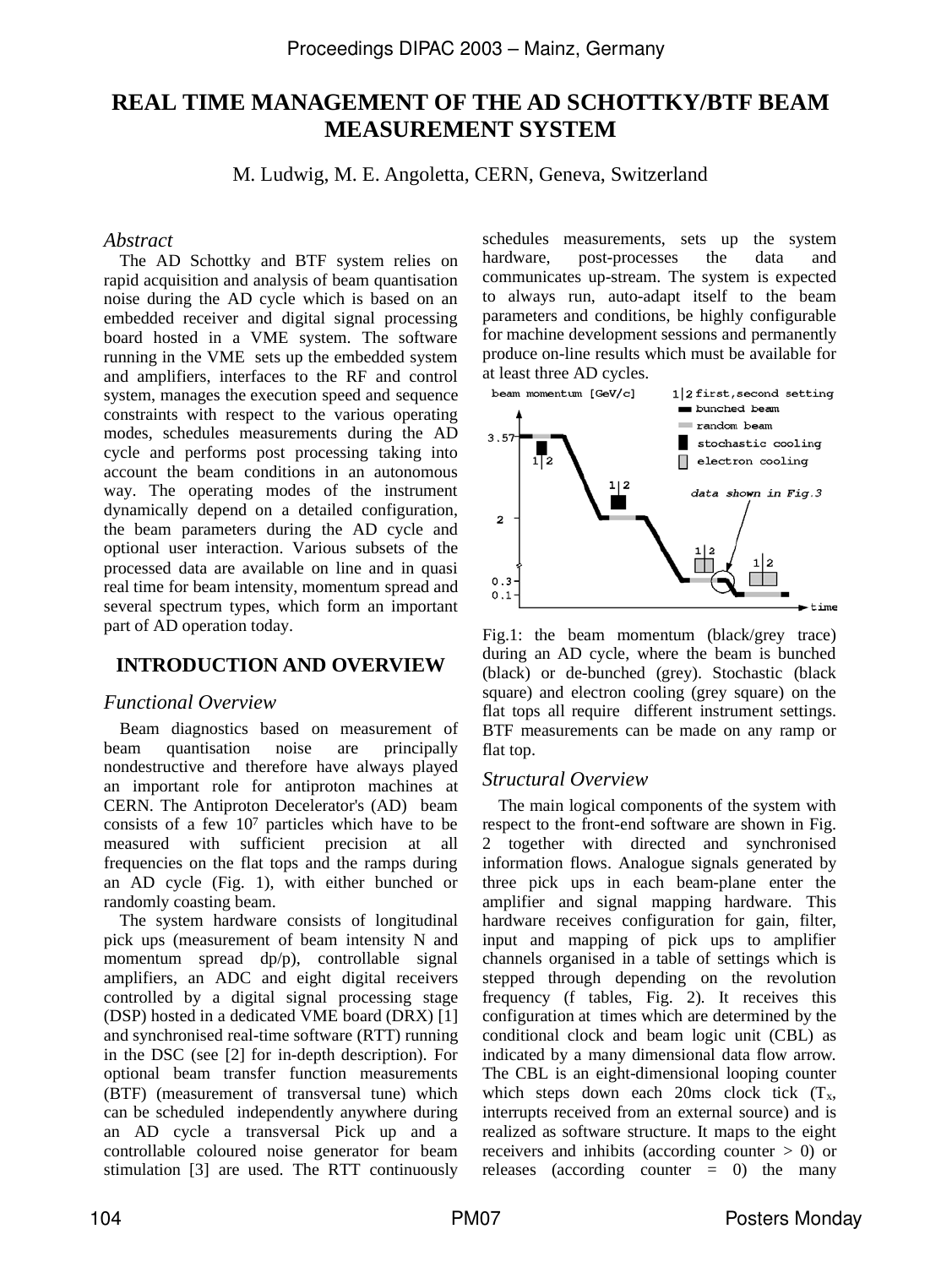dimensional data flows. The CBL selects one process parameter set (PPA) for the DRX and one eight-dimensional counter setting for itself out of many configurations, and one setup for the amplifiers from the frequency table. This selection depends on the CBL counter values and on four external informations:  $T_x$ ,  $f_{rev}$ , the beam bunched or de-bunched condition and the status of the stochastic and electron cooling systems (on or off).

The data from the set of receivers which participate in a particular measurement is read out, post-processed (see [2]) and the next measurement involving these receivers is started when the according data flows are released by the CBL. When the processing for any of the results is finished the timestamped values for N,  $dp/p$ ,  $f_{rev}$ , schottky spectra and in the case of BTF measurements also correlation and noise measurements stimulation data are released into the (circular) history buffer where they persist for at least three<br>AD cycles. Control system standard AD cycles. Control communication software provides access to the history buffer for a graphical instrument interface in the control room offering views on selected data subsets and editing of instrument configurations.



 $-$  - flow synchronisation

Fig. 2: system information flow overview showing the logical components in the front end software.

# **REQUIREMENTS, CONSTRAINTS AND CONTROLS**

#### *Repetition Rate*

In order to study and survey the AD deceleration efficiency the repetition rate of the measurements has to be as high as possible. The time each single de-bunched beam measurement needs is determined by the settings of bandwidth, number of averages needed on an observation harmonic (where the pick ups and electronics have maximum performance for the given beam conditions) and the type of processing performed in the DRX, as shown in Table 1. For bunched beams the overall

execution time is kept below  $20\text{ms}^1$  by optimizing the ADC samping clock for each measurement individually. Each row of Table 1 corresponds to a PPA for the beam condition and to a CBL setting,<br>which determines the execution time for the the execution time for the receivers concerned by this measurement.

Table 1: settings used for different beam<br>onditions, frequency spans wide sp1 (and conditions, frequency spans wide additionally narrow for de-bunched beam sp2), observation harmonic n, number of averages (avg) for instrument setting 1 and 2 and their total execution time.

| beam [GeV/c],<br>condition | $sp1$ (sp2)<br>[Hz], n [1] | avg<br>$\lceil 1 \rceil$ | execution<br>time [ms] |
|----------------------------|----------------------------|--------------------------|------------------------|
| 3.57, bunched              | 14k. $-1$                  | 1                        | 20                     |
| 3.57, debunched            | 5000 (2000), 5             | 50                       | 2200                   |
| 2, bunched                 | 14k, $-1$                  | 1                        | 40                     |
| 2, debunched               | 7000 (3500), 10            | 53                       | 1460                   |
| 0.3, bunched               | 14k, $-3$                  | 1                        | 40                     |
| 0.3, debunched             | 3600 (2500), 4             | 36                       | 1920                   |
| $0.1$ , bunched            | 14k, $-1$                  | 1                        | 40                     |
| 0.1, debunched             | 1500 (1000), 9             | 10                       | 1400                   |

#### *Autonomous instrument*

Taking into account the beam conditions which are likely to be encoutered during an AD cycle sets of optimized settings can be found beforehand. Since the  $f_{rev}$  which is acquired from the RF system is not available during the flat tops it must be inferred from a look-up table. Furthermore the ADC sampling frequency must be kept proportional to f<sub>rev</sub> and close as possible but below<br>the maximum rate of 40MHz for each the maximum rate of  $40MHz$ measurement on bunched beam, or kept fixed at 40MHz for de-bunched beam.

In the middle of any ramp the instrument configuration is switched from the previous flat top's bunched setting to the next flat-top's bunched settings with respect to the revolution frequency, with a relatively wide span. During the beam cooling on any flat top the initial wide span (sp1) is narrowed down (to sp2) when a certain percentage of the cooling time has passed (1st and 2nd settings in Fig.1).

# *Configurable instrument*

The configuration data sets shown in Fig. 2 are activated following the inputs of the CBL and are subject to complex real-time constraints,

<sup>&</sup>lt;sup>1</sup>we often schedule with 40ms to decrease the amount of data